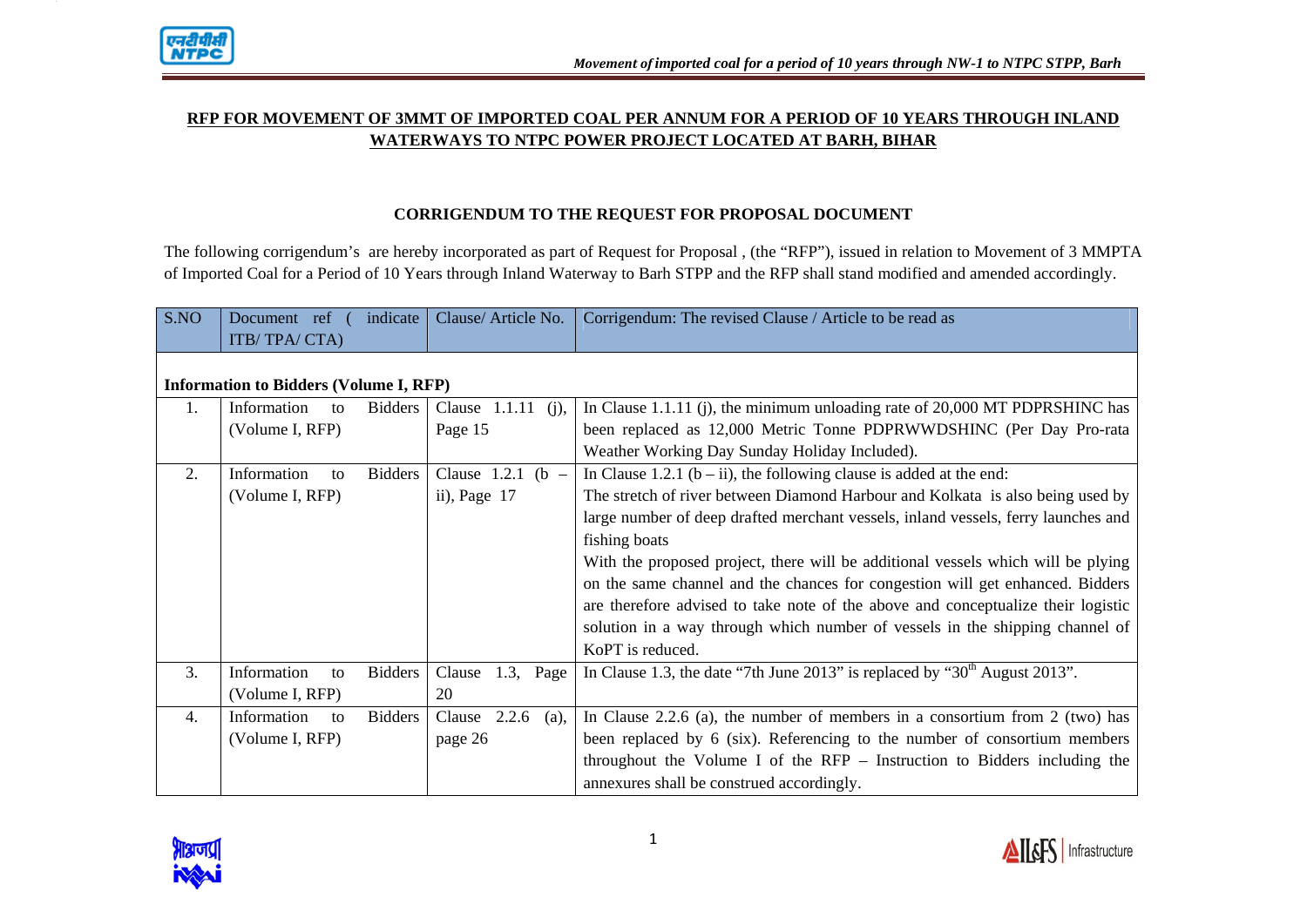

| S.NO | indicate<br>Document ref (            | Clause/Article No.         | Corrigendum: The revised Clause / Article to be read as                            |
|------|---------------------------------------|----------------------------|------------------------------------------------------------------------------------|
|      | ITB/TPA/CTA)                          |                            |                                                                                    |
|      |                                       |                            |                                                                                    |
|      | Tripartite Agreement (Volume II, RFP) |                            |                                                                                    |
| 5.   | Draft Tripartite Agreement            | Article<br>1.1             | The definitions of following has been revised and shall be read as:                |
|      | (Volume II RFP)                       | Definitions,<br>Page       | "Capesize Vessel" means an Ocean Going Vessel with DWT upto 1,80,000 MT            |
|      |                                       | 5, 11                      | "Panamax Vessel" means an Ocean Going Vessel with a DWT of upto 80,000             |
|      |                                       |                            | MT                                                                                 |
| 6.   | Draft Tripartite Agreement            | Article 2.2 (b) $(x)$ ,    | In Article 2.2 (b) $(x)$ , the minimum unloading rate of 20,000 MTPDPRSHINC        |
|      | (Volume II RFP)                       | Page 18                    | has been replaced as 12,000 Metric Tonne PDPRWWDSHINC (Per Day Pro-rata            |
|      |                                       |                            | Working Weather Day Sunday Holiday Included).                                      |
| 7.   | Draft Tripartite Agreement            | Article 3.1 $(c - ii)$ ,   | The entire Article 3.1 $(c - ii)$ is deleted and replaced by:                      |
|      | (Volume II RFP)                       | Page 20                    |                                                                                    |
|      |                                       |                            | Procure all the Applicable Permits/Licenses/Clearances including but not limited   |
|      |                                       |                            | to, environmental clearances unconditionally or if subject to conditions then all  |
|      |                                       |                            | such conditions shall have been satisfied in full and such Applicable              |
|      |                                       |                            | Permits/Licenses/Clearances are kept in full force and effect during the           |
|      |                                       |                            | construction of the Project;                                                       |
| 8.   | Draft Tripartite Agreement            | Article $6.1$ (a -         | In Article 6.1 (a – xiii), Rs 22 per MT is deleted and replaced by $@60\%$ of that |
|      | (Volume II RFP)                       | xiii), Page 29             | applicable for 'Foreign Cargo' at KoPT berth other than through mechanized         |
|      |                                       |                            | system plus service tax                                                            |
|      |                                       |                            |                                                                                    |
|      |                                       |                            | Word Anchorage charges replaced by Wharfage charges                                |
|      |                                       |                            | Following phrase is added at the end:                                              |
|      |                                       |                            | The existing charges of KoPT and Farakka Lock Gate is attached as Schedule A       |
|      |                                       |                            | and B respectively                                                                 |
| 9.   | Draft Tripartite Agreement            | Article $6.1$ (b) $(xi)$ , | The following Article is hereby added at the end of sub article 6.1 (b) $(x)$ .    |
|      | (Volume II RFP)                       | Page 30 (Insertion)        | (xi) Ensure availability of Least Available Depth of 2.5 m at the Unloading        |
|      |                                       |                            | Infrastructure at Barh, throughout the Operation Period.                           |

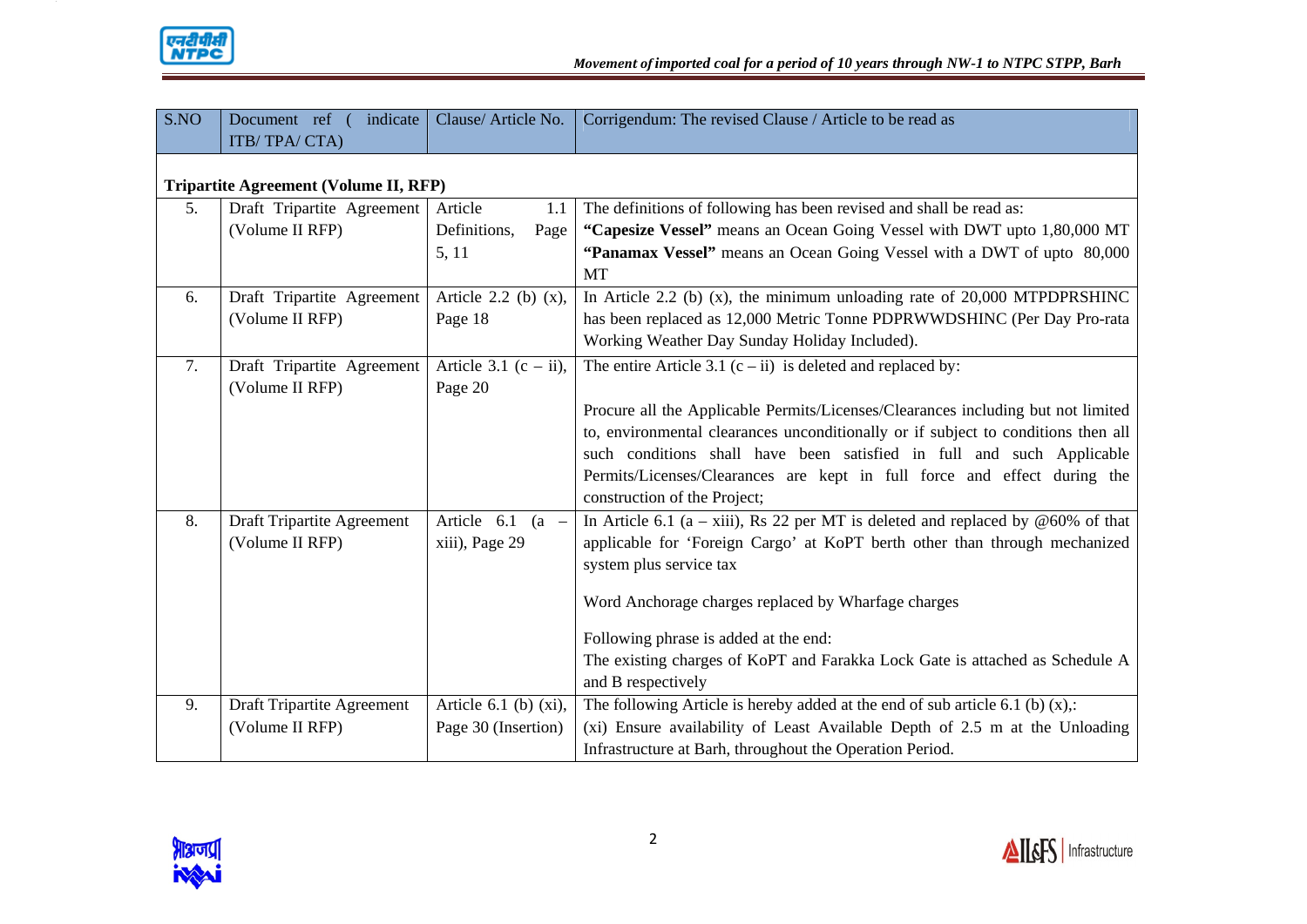

| S.NO | indicate<br>Document ref (        | Clause/ Article No.      | Corrigendum: The revised Clause / Article to be read as                               |
|------|-----------------------------------|--------------------------|---------------------------------------------------------------------------------------|
|      | ITB/TPA/CTA)                      |                          |                                                                                       |
| 10.  | Draft Tripartite Agreement        | Article $6.1$ (c) (xiii) | In Article 6.1 (xiii) (a) Rs 22 per MT is replaced by $@60\%$ of that applicable for  |
|      | (Volume II RFP)                   | $(a)$ , Page 32          | 'Foreign Cargo' at KoPT berth other than through mechanized system                    |
|      |                                   |                          |                                                                                       |
| 11.  | Draft Tripartite Agreement        | Article<br>6.1<br>(c)    | The following Article is hereby added at the end of sub article 6.1 (c) (xvii):       |
|      | (Volume II RFP)                   | (xviii) (Insertion)      |                                                                                       |
|      |                                   |                          | (xviii) Operator shall be responsible for the safe berthing of the Ocean Going        |
|      |                                   |                          | Vessel alongside Transshipment Infrastructure and all incidental charges relating     |
|      |                                   |                          | thereto, like wharfage on coal, anchorage including Tug charges if any shall be on    |
|      |                                   |                          | account of Operator.                                                                  |
| 12.  | Draft Tripartite Agreement        | Article<br>6.5<br>(i),   | The following Article 6.5 (i) is deleted and replaced with the following:             |
|      | (Volume II RFP)                   | Page 35                  |                                                                                       |
|      |                                   |                          | In consideration of this Agreement and the covenants and warranties on the part       |
|      |                                   |                          | of the Operator herein contained, NTPC shall, on or before the Compliance Date,       |
|      |                                   |                          | grant leave and license rights in respect of all the land comprising the Project      |
|      |                                   |                          | Site, on "an as is where is basis" to the Operator, at a nominal license fee of Rs. 1 |
|      |                                   |                          | (one) per annum.                                                                      |
| 13.  | <b>Draft Tripartite Agreement</b> | Article 10.4, Page       | The entire Article 10.4 is deleted and replaced with the following:                   |
|      | (Volume II RFP)                   | 49                       |                                                                                       |
|      |                                   |                          | <b>Other Events</b>                                                                   |
|      |                                   |                          | Other Events shall include:                                                           |
|      |                                   |                          | Reduction in Least Available Depth (LAD) in the channel below 2.5 m. at<br>(a)        |
|      |                                   |                          | the same location due to any circumstances for a continuous period of not             |
|      |                                   |                          | less than 7 (seven) days from the date of its occurrence making it impossible         |
|      |                                   |                          | for the vessel to cross the same location.                                            |
|      |                                   |                          | (b) Reduction in Channel Width below 30 meters at shoal locations, at the same        |
|      |                                   |                          | location due to any circumstances for a continuous period of not less than 7          |
|      |                                   |                          | (seven) days from the date of its occurrence making it impossible for the             |
|      |                                   |                          | vessel to cross the same location.                                                    |
|      |                                   |                          | (c) Breakdown of Farakka Lock Gate for more than 24 hours.                            |

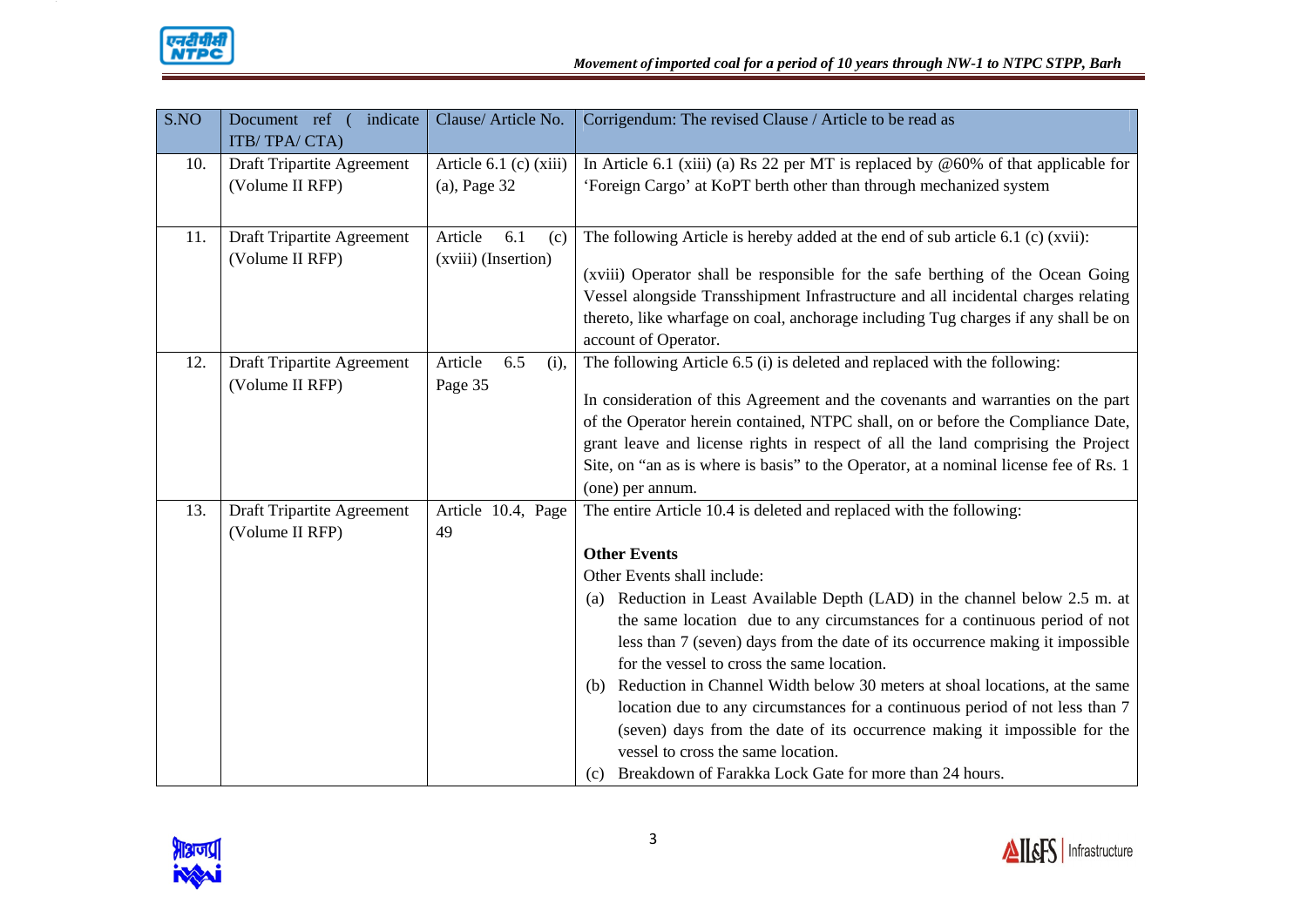

| S.NO | Document ref (<br>indicate<br>ITB/TPA/CTA)                                                                                        | Clause/ Article No.                                | Corrigendum: The revised Clause / Article to be read as                                                                                                                                                                                                                                                  |
|------|-----------------------------------------------------------------------------------------------------------------------------------|----------------------------------------------------|----------------------------------------------------------------------------------------------------------------------------------------------------------------------------------------------------------------------------------------------------------------------------------------------------------|
| 14.  | <b>Draft Tripartite Agreement</b><br>(Volume II RFP)                                                                              | Article 10.2<br>(a),<br>Page 48                    | In Article 10.2 (a), the word "exceptionally" from last line is deleted.                                                                                                                                                                                                                                 |
| 15.  | <b>Draft Tripartite Agreement</b><br>(Volume II RFP)                                                                              | Article 10.7, Page<br>50                           | In Article 10.7, line 5, the word "Operator" is deleted and replaced by "Either<br>Party".                                                                                                                                                                                                               |
| 16.  | Draft Tripartite Agreement<br>(Volume II RFP)                                                                                     | Article 17.21, 3rd<br>para, Page 71                | In Article 17.21, para 3rd, article reference "6.5" is deleted and replaced by<br>"17.21".                                                                                                                                                                                                               |
| 17.  | Draft Tripartite Agreement<br>(Volume II RFP)                                                                                     | Schedule E, Page<br>77                             | The entire Schedule E: Details of Navigational Aids is revised and attached<br>hereunder.                                                                                                                                                                                                                |
| 18.  | Draft Tripartite Agreement<br>(Volume II RFP)                                                                                     | Schedule F, Page<br>78                             | In Schedule F: Details of Land at Waterfront near Barh STPP for development of<br>Unloading infrastructure and Material Handling System, figure of 50 meter in line<br>2 is deleted and replaced by 150 meter.                                                                                           |
| 19.  | Draft Tripartite Agreement<br>(Volume II RFP)                                                                                     | Schedule<br>G,<br>Article<br>2.02.13,<br>page 82,  | In Schedule G, Article 2.02.13 is deleted and replaced by<br>1 (One) no. Electronic belt weigher with a minimum accuracy of $+/- 0.25\%$ for a<br>range of 20% to 120% of rated capacity of conveyor complete with all<br>mechanical, supporting arrangement, electrical, and accessories on conveyor A. |
| 20.  | Draft Tripartite Agreement<br>(Volume II RFP)                                                                                     | Schedule<br>G,<br>Article<br>1.07.01<br>page 89    | In Schedule G, Article 1.07.01 the following sentence is added at the end<br>"Limit for HT motor is 160 KW".                                                                                                                                                                                             |
| 21.  | Schedule G (Standard and<br>Specification of Material<br>Handling System) of Draft<br>Tripartite<br>Agreement<br>(Volume II, RFP) | Drawing No. 0000-<br>000-POM-A-001<br><b>REV A</b> | Drawing no. 0000-000-POM-A-001 REV A is replaced by 0000-000-POM-A-<br>001 REV B and provided as Annexure-I in this document                                                                                                                                                                             |

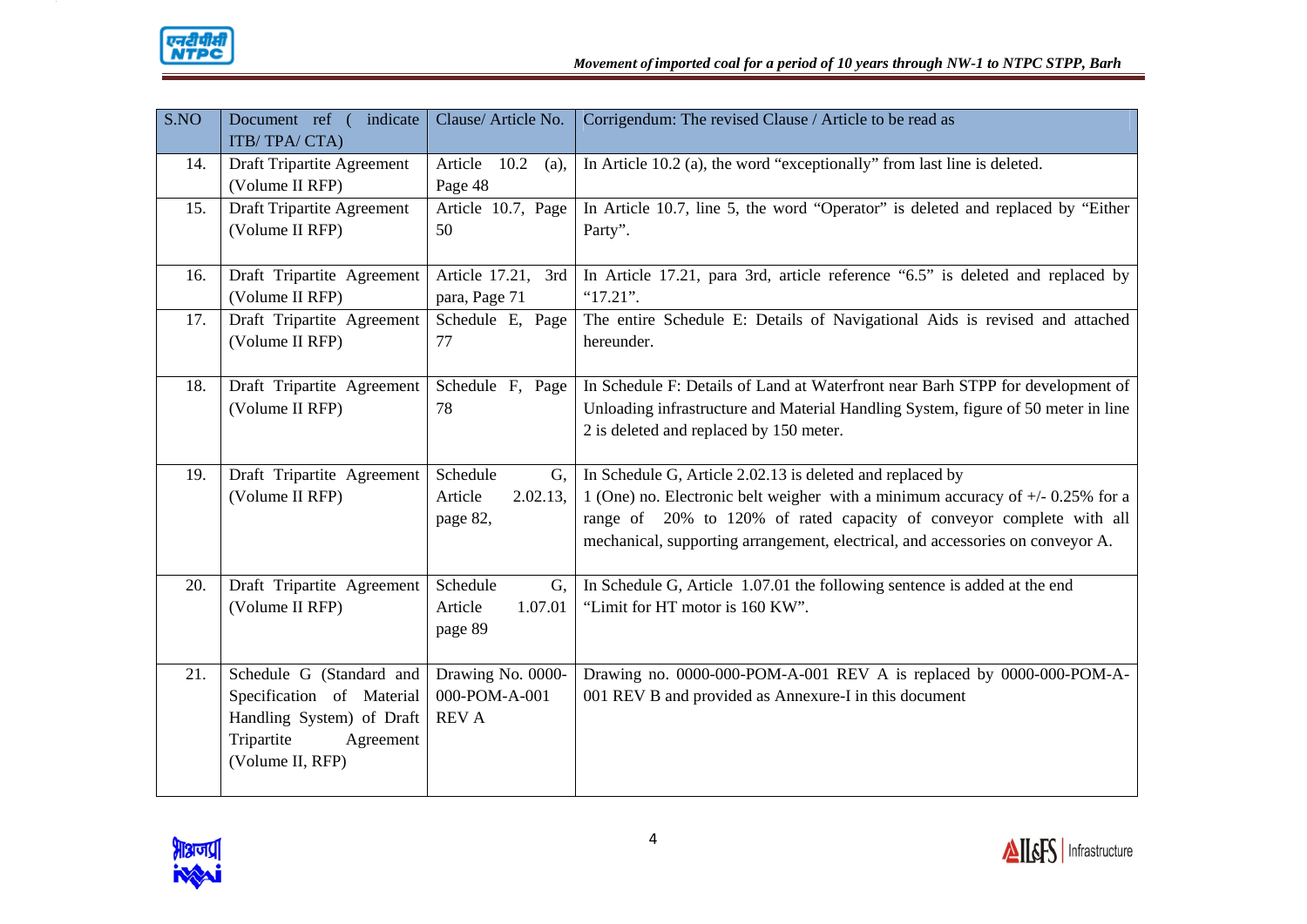

| S.NO | Document ref (<br>indicate                                                         | Clause/Article No.       | Corrigendum: The revised Clause / Article to be read as                            |
|------|------------------------------------------------------------------------------------|--------------------------|------------------------------------------------------------------------------------|
|      | ITB/TPA/CTA)                                                                       |                          |                                                                                    |
|      |                                                                                    |                          |                                                                                    |
|      | Schedule I – Coal Transportation Agreement - Draft Tripartite Agreement of the RFP |                          |                                                                                    |
| 22.  | Schedule I (Draft Coal                                                             | Article<br>1.1           | The definitions of following has been revised and shall be read as                 |
|      | Transportation Agreement),                                                         | Definitions,<br>Page     | "Capesize Vessel" means an Ocean Going Vessel with DWT of upto 1,80,000            |
|      | Draft<br>of<br>Tripartite                                                          | 97, 99                   | <b>MT</b>                                                                          |
|      | (Volume)<br>$\mathbf{II}$ ,<br>Agreement                                           |                          | "Panamax Vessel" means an Ocean Going Vessel with a DWT of upto 80,000             |
|      | RFP)                                                                               |                          | <b>MT</b>                                                                          |
| 23.  | Schedule I (Draft Coal                                                             | Article 4.1 (a) $(xi)$ , | The following Article is hereby added at the end of sub article 4.1 (a) $(xi)$ :   |
|      | Transportation Agreement),                                                         | Page<br>107              | (xi) CTA shall be responsible for the safe berthing of the Ocean Going Vessel      |
|      | of<br>Draft<br>Tripartite                                                          | (Insertion)              | alongside the Transshipment Infrastructure and all incidental charges relating     |
|      | (Volume)<br>П,<br>Agreement                                                        |                          | thereto, like wharfage on coal, anchorage including Tug charges, if any, shall be  |
|      | RFP)                                                                               |                          | on account of CTA.                                                                 |
| 24.  | Schedule I (Draft Coal                                                             | Article<br>4.1<br>(a)    | In Article 4.1 (a) (iii), Article 4.1(b) (iv) and Article 6.2 (a) (i), the minimum |
|      | Transportation Agreement),                                                         | (iii), Page<br>106,      | unloading rate of 20,000 PDPRSHINC has been replaced as 12,000 Metric Tonne        |
|      | Draft<br>Tripartite<br>of                                                          | Article 4.1 (b) (iv),    | PDPRWWDSHINC basis.                                                                |
|      | (Volume)<br>$\text{II}, \mid$<br>Agreement                                         | Page 107, Article        |                                                                                    |
|      | RFP)                                                                               | 6.2 (a) (i), Page        |                                                                                    |
|      |                                                                                    | 111                      |                                                                                    |
| 25.  | Schedule I (Draft Coal                                                             | Article<br>4.1<br>(c)    | In Article 4.1 (c) (vi) and Article 8.1 (c) (iv) word Anchorage charges is deleted |
|      | Transportation Agreement),                                                         | $(vi)$ , Page<br>109,    | and replaced by Wharfage                                                           |
|      | Draft<br>Tripartite<br>of                                                          | Article 8.1 (c) (iv),    | Rs 22 per MT is deleted and replaced by $@60\%$ of that applicable for 'Foreign    |
|      | (Volume)<br>Agreement<br>$\mathbf{II}$ ,                                           | Page 120                 | Cargo' at KoPT berth other than through mechanized system                          |
|      | RFP)                                                                               |                          |                                                                                    |
| 26.  | Schedule I (Draft Coal                                                             | Article $6.2$ (a - iii), | In Article 6.2 $(a - iii)$ , the word "accrue" in second last line is deleted and  |
|      | Transportation Agreement),                                                         | Page 111,                | replaced by "pay".                                                                 |
|      | Draft<br>Tripartite<br>of                                                          |                          |                                                                                    |
|      | (Volume)<br>Ш,<br>Agreement                                                        |                          |                                                                                    |
|      | RFP)                                                                               |                          |                                                                                    |
|      |                                                                                    |                          |                                                                                    |

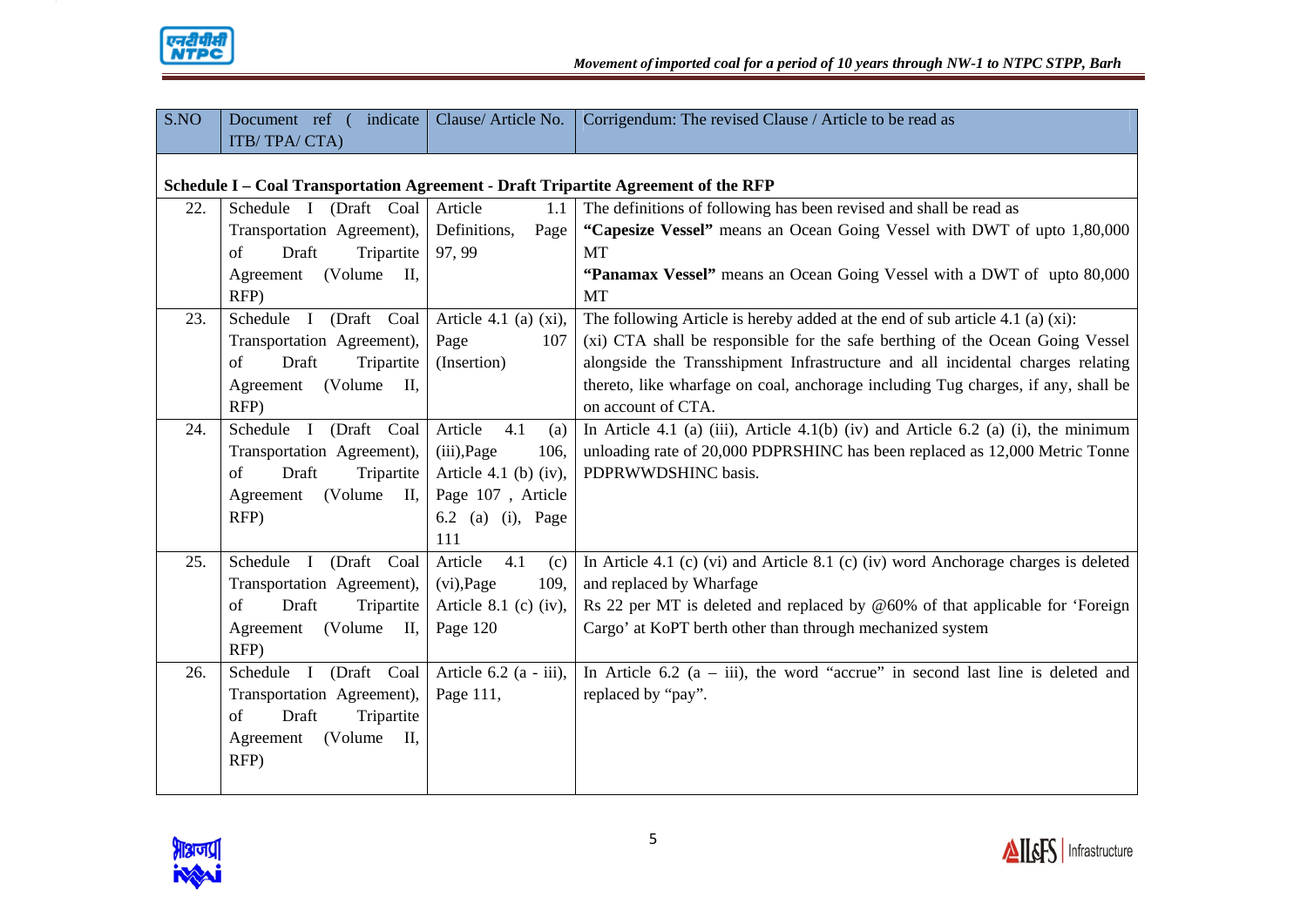

| S.NO | Document ref (indicate                   | Clause/ Article No.     | Corrigendum: The revised Clause / Article to be read as                                                                                                         |
|------|------------------------------------------|-------------------------|-----------------------------------------------------------------------------------------------------------------------------------------------------------------|
|      | ITB/TPA/CTA)                             |                         |                                                                                                                                                                 |
| 27.  | Schedule I (Draft Coal                   | Article 6.2 $(a - v)$ , | The Article 6.2 $(a - v)$ is deleted and replaced as:                                                                                                           |
|      | Transportation Agreement),               | Page 111                | NOTICES: Arrival Notices of the Ocean Going Vessel at Transfer Point shall be                                                                                   |
|      | Draft<br>Tripartite<br>of                |                         | provided by the ICS to CTA at least 15/10/5/3/2/1 days in advance along with                                                                                    |
|      | (Volume)<br>Ш,<br>Agreement              |                         | description of the nominated Ocean Going Vessel. ICS shall keep gap of                                                                                          |
|      | RFP)                                     |                         | minimum 6 (six) days between arrivals of two Ocean Going Vessels carrying                                                                                       |
|      |                                          |                         | Coal at Transfer Point nominated by CTA.                                                                                                                        |
| 28.  | Schedule I (Draft Coal                   | Article 7.1 (a)         | The Article 7.1 (a) is deleted and replaced as :                                                                                                                |
|      | Transportation Agreement),               | Page 115                | <b>Quality Inspection at Transfer Point</b>                                                                                                                     |
|      | Draft<br>Tripartite<br>of                |                         | Quality determination of imported coal shall be done at Transfer Point as per                                                                                   |
|      | (Volume)<br>$\mathbf{II}$ ,<br>Agreement |                         | provisions available in Imported Coal Procurement Contract Agreement                                                                                            |
|      | RFP)                                     |                         | prevailing at the time of operation. As per the present specifications, it has been                                                                             |
|      |                                          |                         | envisaged that quality determination of imported coal at Transfer Point is to be<br>done by International Inspection Agency appointed by Imported Coal Supplier |
|      |                                          |                         | (ICS). It is further envisaged in present specifications that International                                                                                     |
|      |                                          |                         | Inspection Agency (IIA) appointed by ICS shall carry out draft survey, sampling                                                                                 |
|      |                                          |                         | and quality analysis.                                                                                                                                           |
|      |                                          |                         | Coal samples at Transfer Point shall be drawn from the Ocean Going Vessels,                                                                                     |
|      |                                          |                         | prepared and analyzed by IIA appointed by ICS in accordance with relevant                                                                                       |
|      |                                          |                         | <b>ASTM Standards.</b>                                                                                                                                          |
|      |                                          |                         | All the costs of inspection including coal-sampling analysis and any such related                                                                               |
|      |                                          |                         | cost at Transfer Point including the fee for Inspection Agency shall be borne by the                                                                            |
|      |                                          |                         | ICS.                                                                                                                                                            |
| 29.  | Schedule I (Draft Coal                   | Article 7.1 (c - 1),    | The Article 7.1 (c-1) is deleted and replaced as:                                                                                                               |
|      | Transportation Agreement),               | Page 115                | <b>Quantity Determination at Transfer Point</b>                                                                                                                 |
|      | Draft<br>Tripartite<br>of                |                         | Quantity determination of imported coal shall be done at Transfer Point as per                                                                                  |
|      | (Volume)<br>Agreement<br>П,              |                         | provisions available in Imported Coal Procurement Contract Agreement                                                                                            |
|      | RFP)                                     |                         | prevailing at the time of operation.                                                                                                                            |
|      |                                          |                         | Present specifications envisage that IIA2 appointed by ICS will carry out draft                                                                                 |
|      |                                          |                         | survey, sampling and quality analysis at Transfer Point before commencement of                                                                                  |
|      |                                          |                         | first consignment.                                                                                                                                              |
|      |                                          |                         |                                                                                                                                                                 |

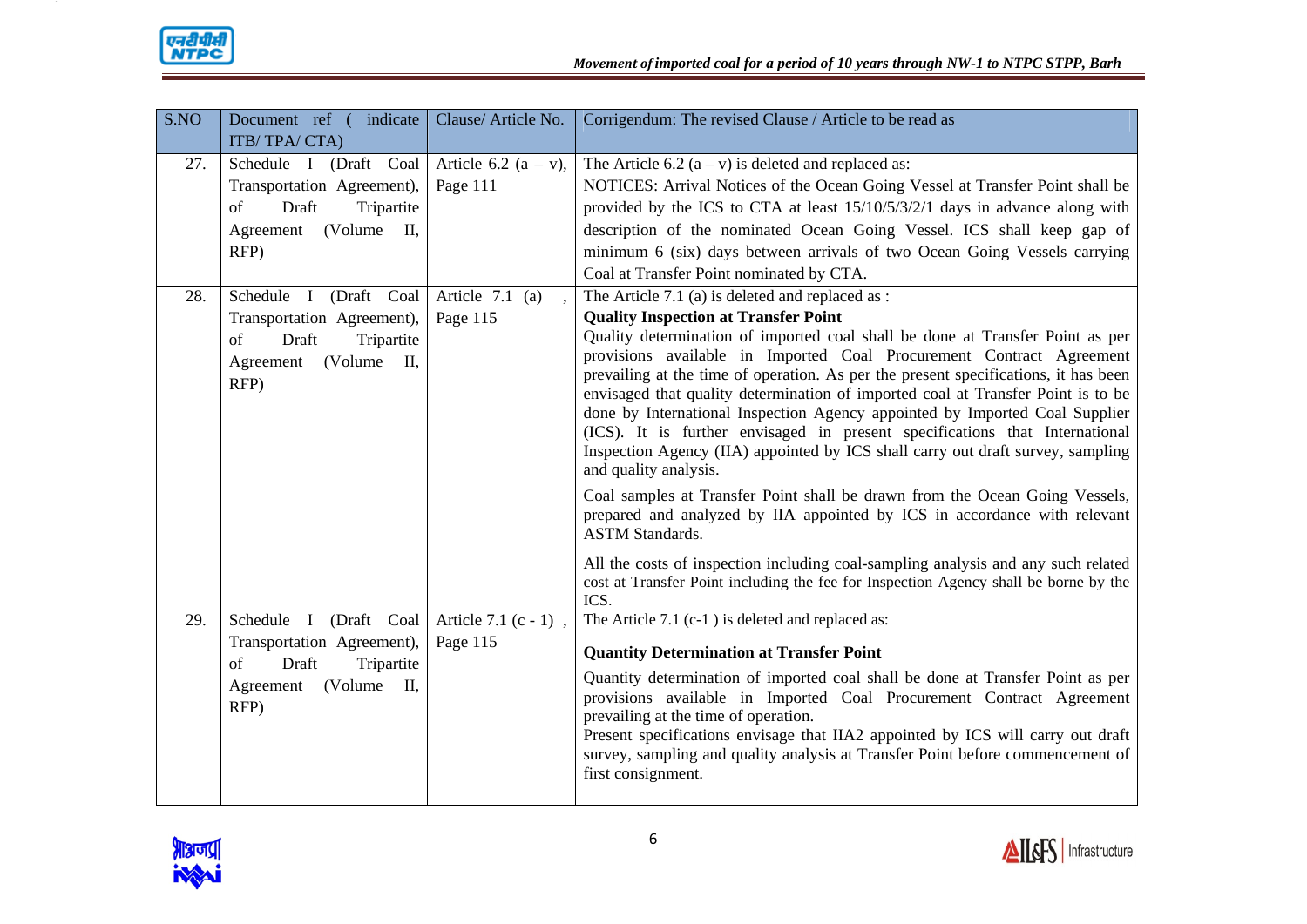

| S.NO | Document ref (indicate                                                                                                   | Clause/Article No.                                       | Corrigendum: The revised Clause / Article to be read as                                                                                                                                                                                                                                                                                                                                                                                                                                                                                                                                                                                                                                                                                                                                                                                                                                                                                                                                                                                                                                                                                                                                                                                                                                                                                                                                                                                                                                                                                                                                                |
|------|--------------------------------------------------------------------------------------------------------------------------|----------------------------------------------------------|--------------------------------------------------------------------------------------------------------------------------------------------------------------------------------------------------------------------------------------------------------------------------------------------------------------------------------------------------------------------------------------------------------------------------------------------------------------------------------------------------------------------------------------------------------------------------------------------------------------------------------------------------------------------------------------------------------------------------------------------------------------------------------------------------------------------------------------------------------------------------------------------------------------------------------------------------------------------------------------------------------------------------------------------------------------------------------------------------------------------------------------------------------------------------------------------------------------------------------------------------------------------------------------------------------------------------------------------------------------------------------------------------------------------------------------------------------------------------------------------------------------------------------------------------------------------------------------------------------|
|      | ITB/TPA/CTA)                                                                                                             |                                                          |                                                                                                                                                                                                                                                                                                                                                                                                                                                                                                                                                                                                                                                                                                                                                                                                                                                                                                                                                                                                                                                                                                                                                                                                                                                                                                                                                                                                                                                                                                                                                                                                        |
| 30.  | Schedule I (Draft Coal<br>Transportation Agreement),<br>Draft<br>Tripartite<br>of<br>(Volume II,<br>Agreement<br>RFP)    | Article 7.1 (c - 2),<br>Page 116                         | In Article 7.1 (c – 2) (i), the word "ICS" in line third is deleted and replaced by<br>"CTA"                                                                                                                                                                                                                                                                                                                                                                                                                                                                                                                                                                                                                                                                                                                                                                                                                                                                                                                                                                                                                                                                                                                                                                                                                                                                                                                                                                                                                                                                                                           |
| 31.  | Schedule I (Draft Coal<br>Transportation Agreement),<br>Tripartite<br>of<br>Draft<br>(Volume)<br>Ш,<br>Agreement<br>RFP) | Article 7.1 (c - 4)<br>$(a)$ and $(b)$ , Page<br>116,117 | The Article 7.1( $c - 4$ ), (a) and (b) is deleted and replaced as:<br>ADJUSTMNETS ON QUALITY VARIATIONS<br>In the event of variations in the quality parameters of imported coal measured at<br>Transfer point and that measured at Barh STPP, adjustments shall be carried out<br>in line with the correction formulae provided in the Coal Supply Agreement<br>prevailing at the time of operation. However, the formulae in accordance with<br>present bidding documents for imported coal procurement are given as under:<br>a) Total Moisture {As Received Basis (ARB)}<br>If the actual Total Moisture as per sampling / analysis through joint analysis<br>process at NTPC Power Stations is more than the Total Moisture of coal received<br>at Transfer Point, the reduction in weight shall be done as per following formula:<br>Weight of Coal to be reduced (For $25 < B < = 28$ )=Ax1.10x(B-(Cx(100-B)/(100-C)))<br>/100<br>(where A is Coal received weight at power plant, B is percentage value of Total<br>Moisture of coal received at power plant, C is the percentage value of Total<br>Moisture measured at Transfer Point)<br>No correction shall be applied in case of decrease in Total Moisture below the<br>value measured at Transfer Point.<br>b) Gross Calorific Value {Air Dried Basis (ADB)}<br>For correction of contracted price, NTPC's test results at power station shall be<br>considered and in case of any dispute, test results of Third Party Inspection<br>Agency nominated by NTPC i.e. CIMFR, shall be considered.<br>Correction will be done as follows: |

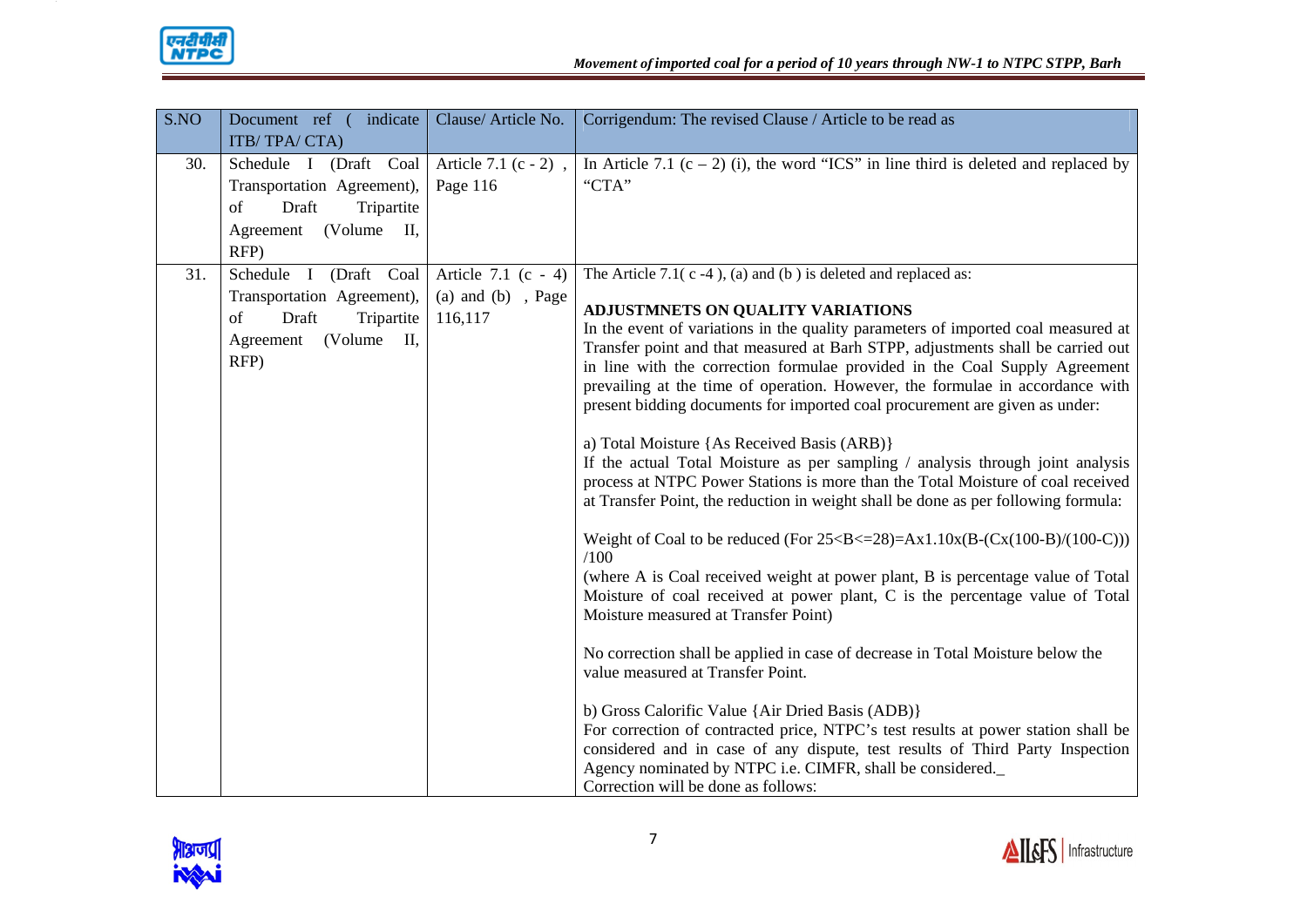

| S.NO | Document ref (<br>indicate<br>ITB/TPA/CTA)                                                                                  | Clause/Article No.                     | Corrigendum: The revised Clause / Article to be read as                                                                                                                                                                                                                                                                                                                                                                                                                                                                                                                                                        |
|------|-----------------------------------------------------------------------------------------------------------------------------|----------------------------------------|----------------------------------------------------------------------------------------------------------------------------------------------------------------------------------------------------------------------------------------------------------------------------------------------------------------------------------------------------------------------------------------------------------------------------------------------------------------------------------------------------------------------------------------------------------------------------------------------------------------|
| 32.  | Schedule<br>I (Draft Coal<br>Transportation Agreement),<br>Draft<br>Tripartite<br>of<br>(Volume)<br>П.<br>Agreement<br>RFP) | Article 7.1 (c) (4 -<br>c), Page $117$ | Corrected landed price (for 5700>GCV>=5500)<br>Landed Price at NTPC station Per Metric Tonne as per Coal Supply Agreement X<br>(GCV (ADB) at NTPC Power Station) / Transfer Point GCV (ADB))<br>No Correction shall be applied in case of increase in measured GCV (ADB)<br>above the value measured at Transfer Point<br>In Article 7.1 (c) $(4 - c)$ , the word percentage is added in definition of C as<br>follows:<br>C is the "percentage (%)" value of Ash content measured at Transfer Point                                                                                                           |
| 33.  | Schedule I (Draft Coal<br>Transportation Agreement),<br>of Draft Tripartite<br>Agreement (Volume II,<br>RFP)                | Article 7.1 (c) (4 -<br>d), Page 118   | Article 7.1 (c) $(4 - d)$ is revised as follows:<br>d) Sulphur (ADB):<br>For Sulphur, NTPC's test results at Barh STPP shall be considered and in case of any<br>dispute, test results of Third Party Inspection Agency nominated by NTPC i.e.<br><b>CIMFR</b> shall be considered. The cost of third party test shall be borne by ICS.<br>If Sulphur content is above the value measured at Transfer Point, a penalty at the rate<br>of Rs.1000/- per Metric Ton for every increase of 0.1% in Sulphur or part thereof<br>shall be levied.<br>Sulphur content below the base parameter value shall be ignored |
| 34.  | Schedule I<br>(Draft Coal<br>Transportation Agreement),<br>Draft<br>Tripartite<br>of<br>П,<br>(Volume)<br>Agreement<br>RFP) | Article 7.1 (c), $4 -$<br>f, Page 118  | In Article 7.1 (c), $4 - f$ , line 3, the phrase: "ICS by NTPC" is deleted and replaced<br>by "CTA".                                                                                                                                                                                                                                                                                                                                                                                                                                                                                                           |

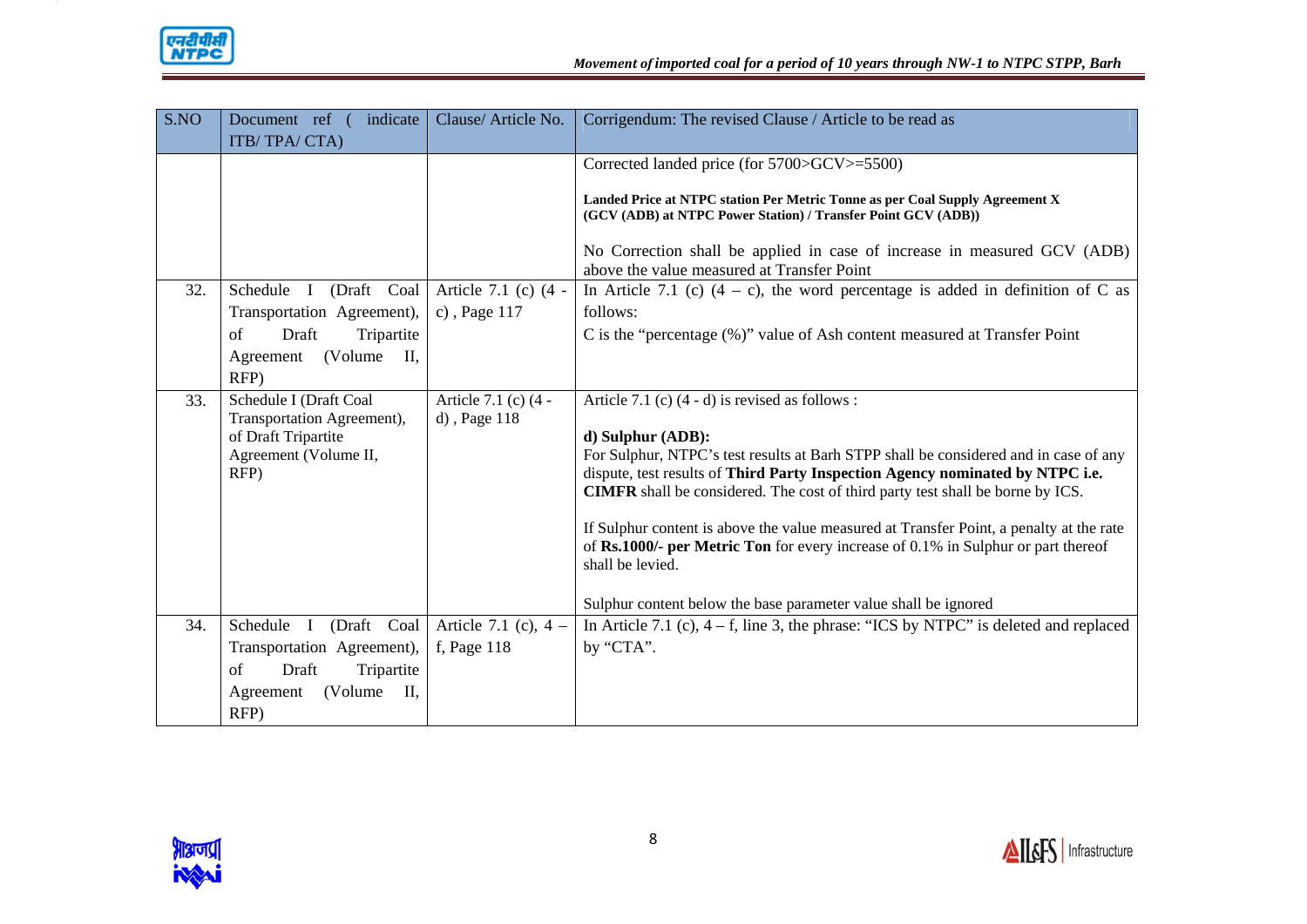

| S.NO | Document ref (indicate<br>ITB/TPA/CTA)                                                                                      | Clause/ Article No.                  | Corrigendum: The revised Clause / Article to be read as                                                                                                                                                                                                                                                                                                                                                                                                                                                                                                                                                                                                                                                                                                                                                                                                                                               |
|------|-----------------------------------------------------------------------------------------------------------------------------|--------------------------------------|-------------------------------------------------------------------------------------------------------------------------------------------------------------------------------------------------------------------------------------------------------------------------------------------------------------------------------------------------------------------------------------------------------------------------------------------------------------------------------------------------------------------------------------------------------------------------------------------------------------------------------------------------------------------------------------------------------------------------------------------------------------------------------------------------------------------------------------------------------------------------------------------------------|
| 35.  | Schedule I (Draft Coal<br>Transportation Agreement),<br>Draft<br>Tripartite<br>of<br>(Volume)<br>Ш,<br>Agreement<br>RFP)    | Article 7.2, Page<br>118 (Insertion) | The following Article is added as Article 7.2:<br>7.2 Sampling and testing methodology and correction factors / penalties as<br>described in this Article are as per present NTPC coal procurement contract<br>agreements.<br>However, it is to be noted that Sampling and analysis methodology and<br>correction factors/ penalties to be used at the time of transportation of coal for<br>this Tripartite Agreement shall be as specified in NTPC's coal procurement<br>contract agreement prevailing at that time.                                                                                                                                                                                                                                                                                                                                                                                |
| 36.  | Schedule I<br>(Draft Coal<br>Transportation Agreement),<br>Draft<br>Tripartite<br>of<br>(Volume)<br>П,<br>Agreement<br>RFP) | Article<br>8.1<br>(b),<br>Page 119   | (b) Factor Inflation<br>Adjustment on account of variation in WPI shall be calculated as per the<br>following methodology<br>"WPI <sub>Adi</sub> = $PR_{BP}$ *10% * (WPI <sub>1</sub> -WPI <sub>BP</sub> )/WPI <sub>BP</sub><br>WPI <sub>BP</sub> shall mean the latest monthly Wholesale Price Index for All Commodities<br>as published by the Office of Economic Advisor, Ministry of Commerce and<br>Industry, GoI on its official website before the Bid Due Date as per Clause 1.3 –<br>Schedule of Bidding Process (Volume I of this RFP). Therefore, Wholesale Price<br>WPI <sub>1</sub> means the latest monthly Wholesale Price Index for <b>All Commodities</b> as<br>published by the Office of Economic Advisor, Ministry of Commerce and<br>Industry, GoI on its official website as on 1st April each year.<br>Adjustment on WPI shall be applicable only from 1st April of every year |

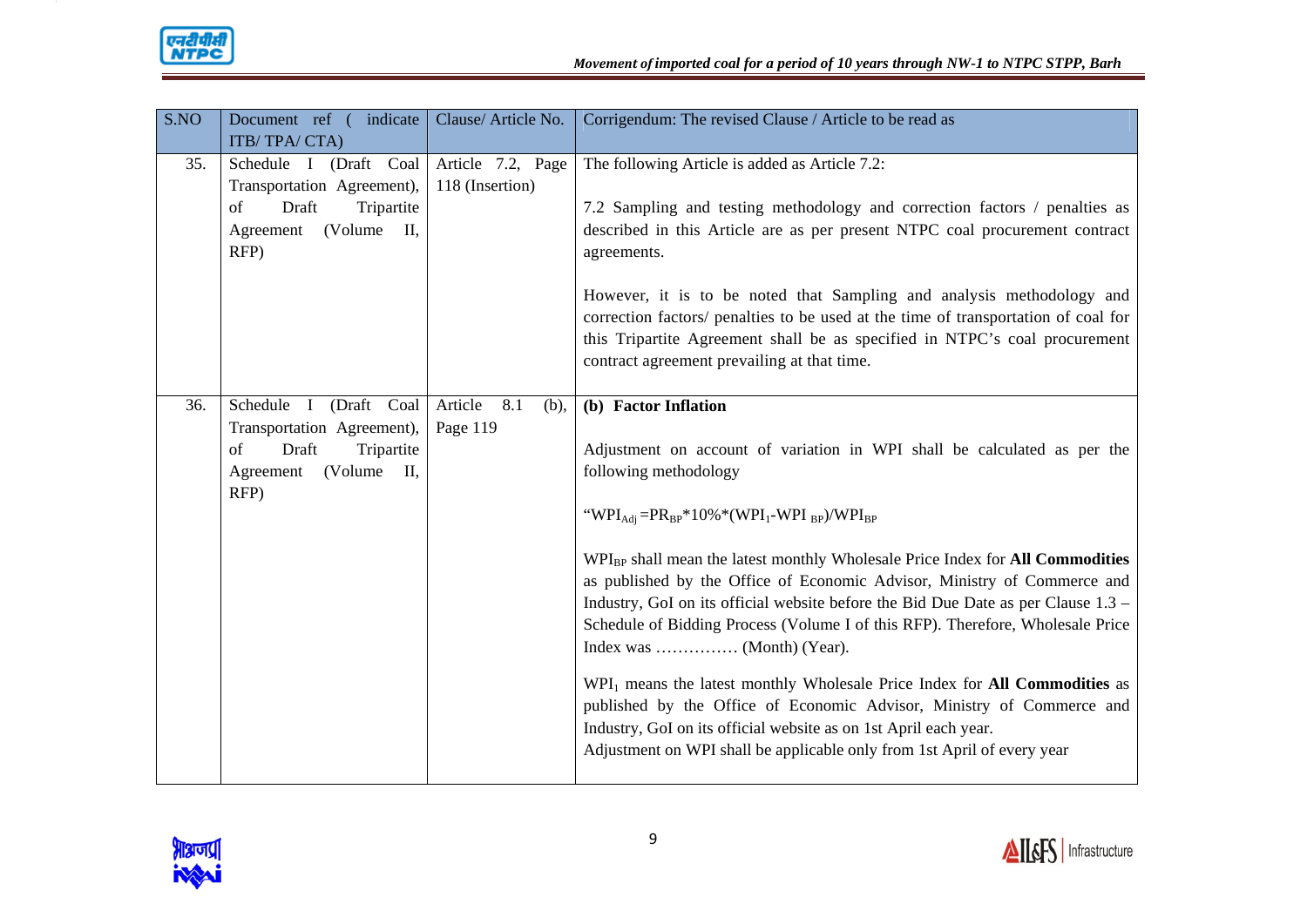

| S.NO | Document ref (indicate                  | Clause/ Article No.    | Corrigendum: The revised Clause / Article to be read as                              |
|------|-----------------------------------------|------------------------|--------------------------------------------------------------------------------------|
|      | ITB/TPA/CTA)                            |                        |                                                                                      |
| 37.  | (Draft Coal<br>Schedule I               | Article<br>8.1<br>(c), | The following line has been inserted at the end of Article 8.1 (c) and shall be read |
|      | Transportation Agreement),              | Page 120               | as follows:                                                                          |
|      | Draft<br>Tripartite<br>of               |                        | In addition to above, the charges that are to be payable in GRT shall be converted   |
|      | (Volume)<br>П,<br>Agreement             |                        | into metric tonne based on the average ratio of the DWT and GRT of the vessels       |
|      | RFP)                                    |                        | deployed by the CTA.                                                                 |
|      |                                         |                        | However, the reimbursement shall not exceed the actual payment made by the           |
|      |                                         |                        | Operator                                                                             |
| 38.  | Schedule I (Draft Coal                  | Article<br>8.1<br>(c), | In Article 9.1 (a), $1st$ line, is deleted and replaced as :                         |
|      | Transportation Agreement),              | Page 120               | "Freight Payment to CTA shall be made within 7 (seven) days from the date of         |
|      | Draft<br>Tripartite<br>of               |                        | submission of invoice based on the actual quantity received at NTPC power plant,     |
|      | (Volume)<br>П,<br>Agreement             |                        | subject to adjustments in respect of the Permissible Transit loss, quality, quantity |
|      | RFP)                                    |                        | as per Article 7 of Coal Transportation Agreement - Schedule I of Coal               |
|      |                                         |                        | Transportation Agreement".                                                           |
| 39.  | Schedule I (Draft Coal                  | Article 10.4, Page     | The entire Article 10.4 is deleted and replaced with the following:                  |
|      | Transportation Agreement),              | 123                    | Other Events shall include:                                                          |
|      | Draft<br>Tripartite<br>of               |                        | (a) Reduction in Least Available Depth (LAD) in the channel below 2.5 m. at          |
|      | (Volume)<br>$\mathbf{II}$<br>Agreement  |                        | the same location due to any circumstances for a continuous period of not            |
|      | RFP)                                    |                        | less than 7 (seven) days from the date of its occurrence making it                   |
|      |                                         |                        | impossible for the vessel to cross the same location.                                |
|      |                                         |                        | (b) Reduction in Channel Width below 30 meters at shoal locations, at the            |
|      |                                         |                        | same location due to any circumstances for a continuous period of not less           |
|      |                                         |                        | than 7 (seven) days from the date of its occurrence making it impossible for         |
|      |                                         |                        | the vessel to cross the same location.                                               |
|      |                                         |                        | (c) Breakdown of Farakka Lock Gate for more than 24 hours.                           |
| 40.  | Schedule<br>(Draft Coal<br>$\mathbf{I}$ | Article 15.5, Page     | In Article 15.5, para 1, in last line, "Article 15" is deleted and replaced by       |
|      | Transportation Agreement),              | 132                    | "Article 14".                                                                        |
|      | Draft<br>of<br>Tripartite               |                        |                                                                                      |
|      | (Volume)<br>П.<br>Agreement             |                        |                                                                                      |
|      | RFP)                                    |                        |                                                                                      |

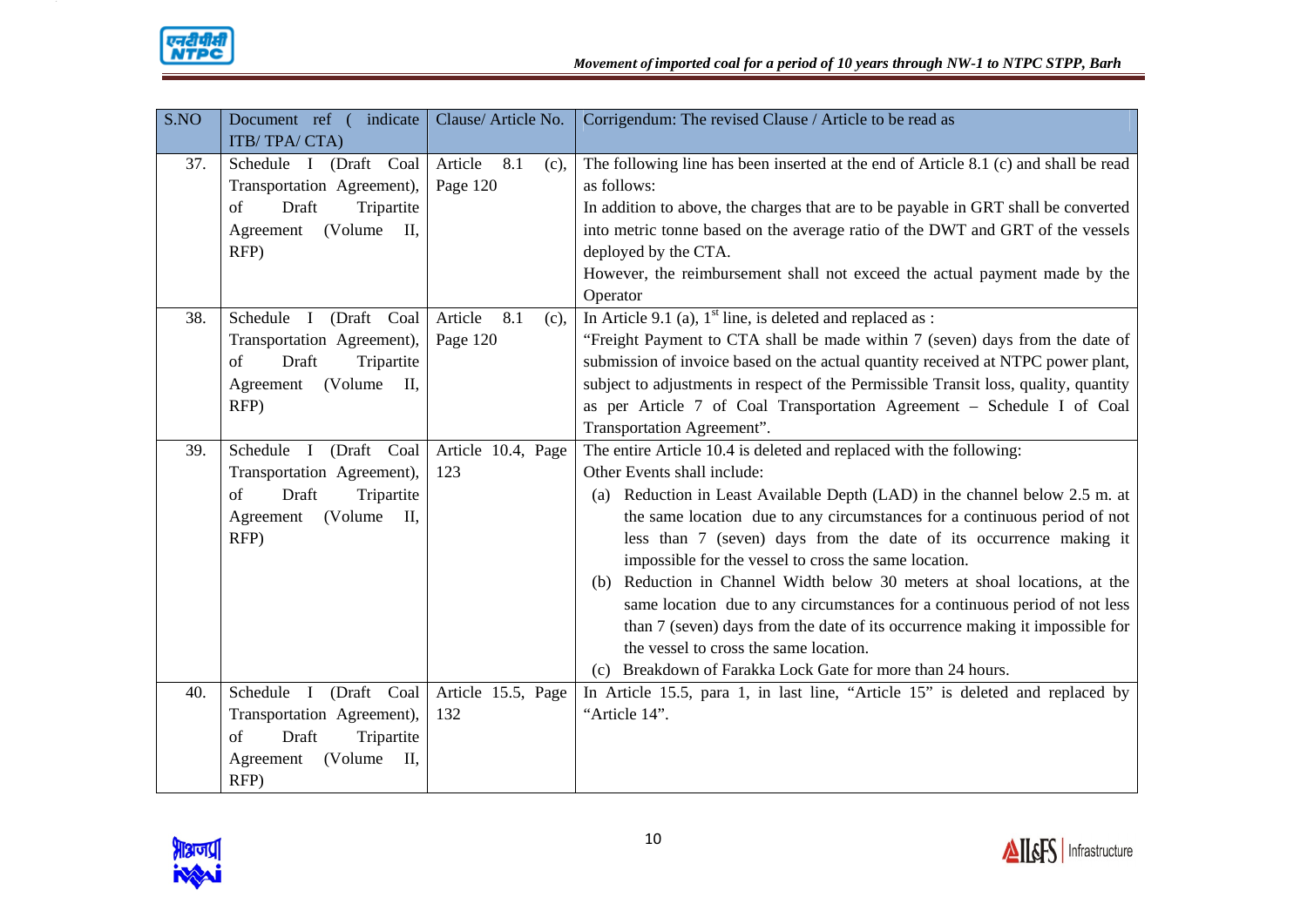

| S.NO | Document ref (indicate      | Clause/Article No. | Corrigendum: The revised Clause / Article to be read as                                                                                   |
|------|-----------------------------|--------------------|-------------------------------------------------------------------------------------------------------------------------------------------|
|      | ITB/TPA/CTA)                |                    |                                                                                                                                           |
| 41.  | (Draft Coal<br>Schedule I   | Article 15.8, Page | The following Article has been inserted at the end of Article 15.7 and shall be                                                           |
|      | Transportation Agreement),  | 133                | read as follows:                                                                                                                          |
|      | Draft<br>Tripartite<br>of   |                    |                                                                                                                                           |
|      | (Volume)<br>П,<br>Agreement |                    | <b>15.8 Notices</b>                                                                                                                       |
|      | RFP)                        |                    |                                                                                                                                           |
|      |                             |                    | Unless otherwise stated, notices to be given under this Agreement including but                                                           |
|      |                             |                    | not limited to a notice of waiver of any term, breach of any term of this                                                                 |
|      |                             |                    | Agreement and termination of this Agreement, shall be in writing and shall be                                                             |
|      |                             |                    | given by hand delivery, recognized courier, mail, telex or<br>facsimile transmission and delivered or transmitted to the Parties at their |
|      |                             |                    | respective addresses set forth below:                                                                                                     |
|      |                             |                    |                                                                                                                                           |
|      |                             |                    | To                                                                                                                                        |
|      |                             |                    | <b>CTA</b>                                                                                                                                |
|      |                             |                    |                                                                                                                                           |
|      |                             |                    |                                                                                                                                           |
|      |                             |                    |                                                                                                                                           |
|      |                             |                    |                                                                                                                                           |
|      |                             |                    |                                                                                                                                           |
|      |                             |                    | To                                                                                                                                        |
|      |                             |                    | <b>ICS</b>                                                                                                                                |
|      |                             |                    |                                                                                                                                           |
|      |                             |                    |                                                                                                                                           |
|      |                             |                    |                                                                                                                                           |
|      |                             |                    |                                                                                                                                           |
|      |                             |                    | Or such address, telex number, or facsimile number as may be duly notified by                                                             |
|      |                             |                    | the respective Parties from time to time, and shall be deemed to have been made                                                           |
|      |                             |                    | or delivered (i) in the case of any communication made by letter, when delivered                                                          |
|      |                             |                    | by hand, by recognized courier or by mail (registered, return receipt requested) at                                                       |

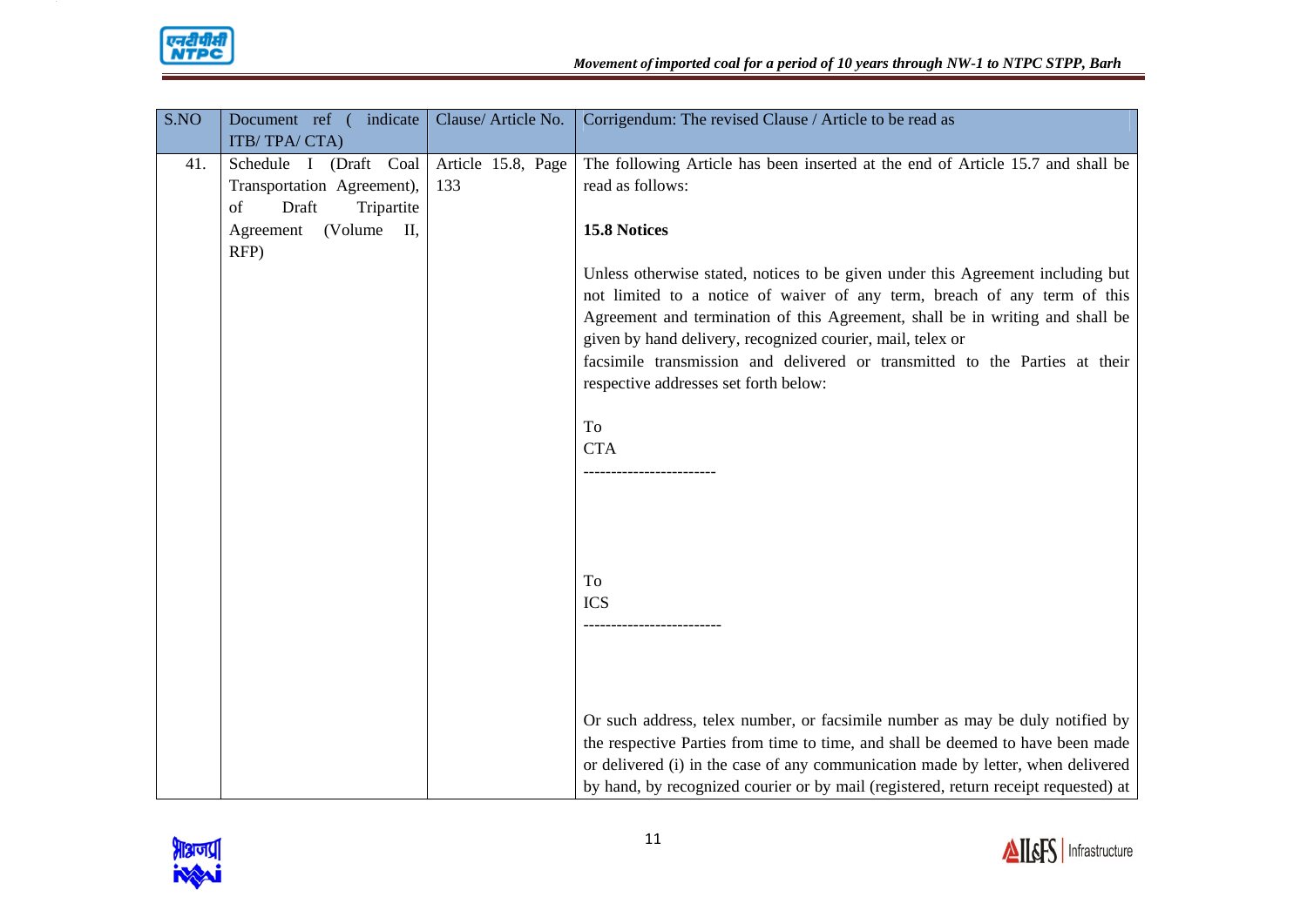

| S.NO | Document ref | indicate   Clause/ Article No. | Corrigendum: The revised Clause / Article to be read as                               |
|------|--------------|--------------------------------|---------------------------------------------------------------------------------------|
|      | ITB/TPA/CTA) |                                |                                                                                       |
|      |              |                                | that address and (ii) in the case of any communication made by telex or facsimile,    |
|      |              |                                | when transmitted properly addressed to such telex number or facsimile number.         |
|      |              |                                | In case any Party changes its address, communication numbers, or directed             |
|      |              |                                | attention as set forth above, it shall notify the other Party in writing prior to the |
|      |              |                                | adoption thereof.                                                                     |

**Bidders should note that the provisions of the RFP document, as amended vide this corrigendum wherever referred to in the RFP/Bid document, shall be deemed to have been amended, and all references to such provisions will be taken to refer to the provision as amended and/or modified pursuant to this Corrigendum."** 

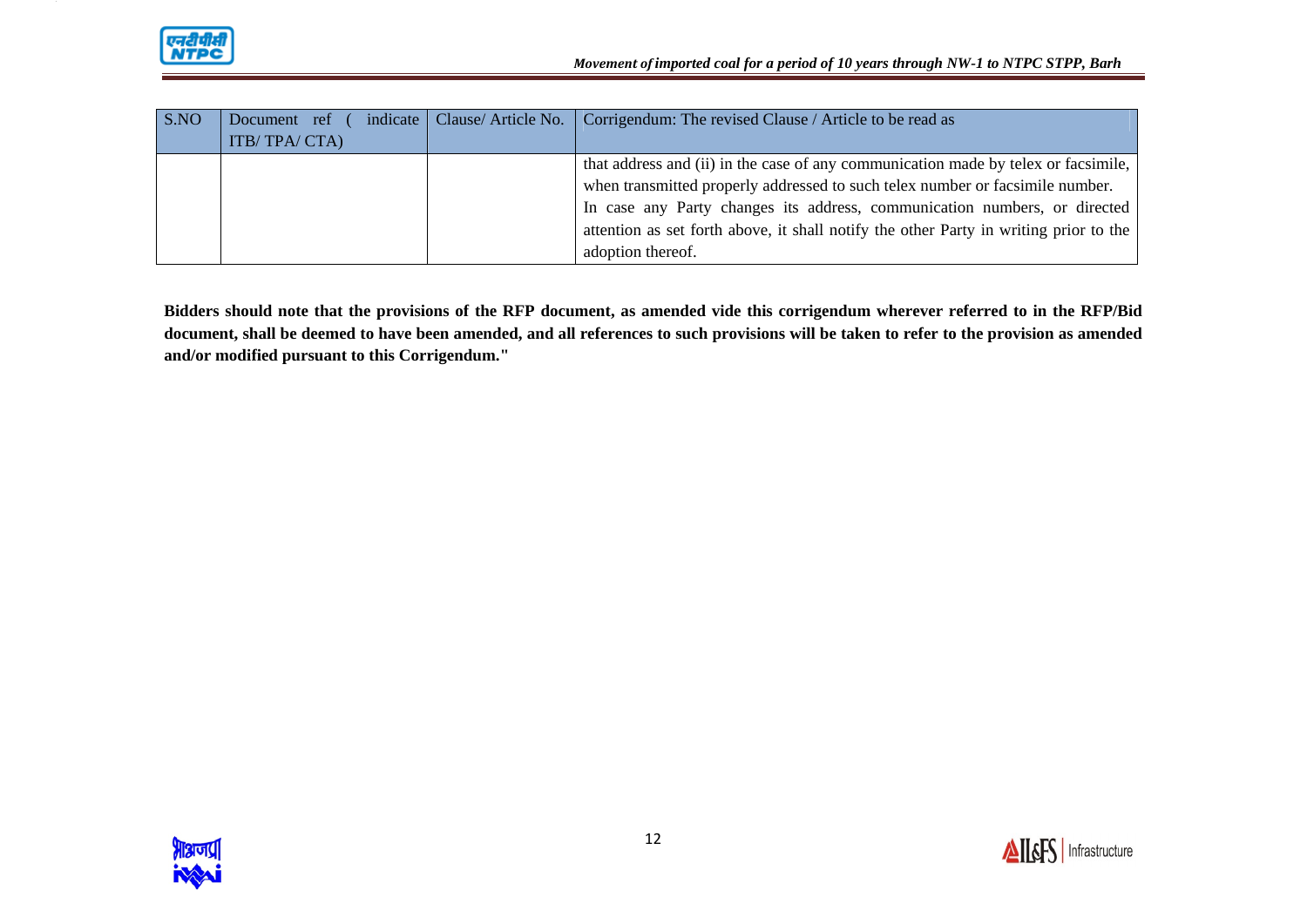

**Schedule A** 

**Letter issued by KoPT approving concessional rates for this Project**

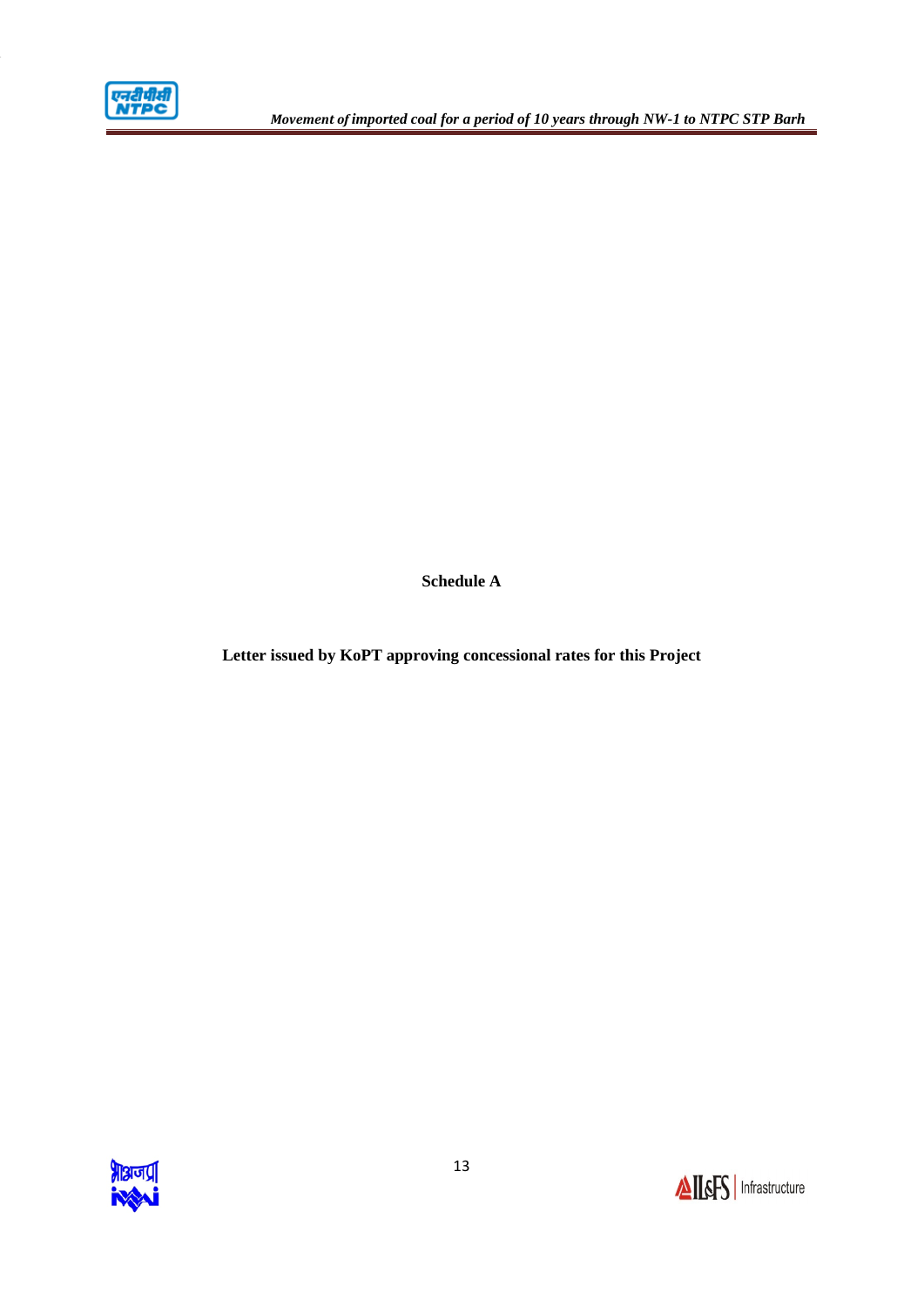

कोलकाता पत्तन आस **KOLKATA PORT 1RUST** हल्दिया गोदी परिसर **HALDIA DOCK COMPLEX** प्रशासनिक प्रभाग **Administration Division** 



जयाद्य समय, प्रतिद्या-721 607 पुरमाथ नं (03224) 283171 APTI + (03224) 263 152 जिला- यह मेडिनीकर

Jawal ar Tower, Haldia- 721 607 Phone No. (03224) 263171 Fax No. (03224) 283162 Dist. Furba Medinipur

No: Ad/101/A/1951

Mrs. Jayashree Mukherjee, IAS, Vice Chairperson, Inland Waterways Authority of India, Ministry of Shipping, Govt. of India, A-13, Sector-1, Noida-201301, Fax-(0120) 2543973

Dear Madam,

Sub : Concessional rate of wharfage fees and anchorages charges for transportation of imported coal for NTPC Power Plant at Barh, Bihar.

I have been directed to refer to letter dated June 20, 2013 of Chairman, IWAI and to inform you that the Board of Trustees for the Port of Kolkata has approved that granting of the subject concession as communicated by us vide our earlier letter no. Ad/101/A/1293 dated June 05, 2013 will be valid for all vessels for a period of 10 years after start of the actual movement of import coal to NTPC plant at Barh, Bihar.

 $O/C$ 

July 08, 2013

The other details including terms and conditions as communicated by us in our earlier letter no. Ad/101/A/1293 dated June 05, 2013 will remain unaltered.

Yours-faithfully

(A.K. Dutta) Manager (Admn) **Haldia Dock Complex** 

G Jul. 2013 SiSSHM P1

ESTESEDEEER: "ON XB .:

**FROM : M ADM HDG**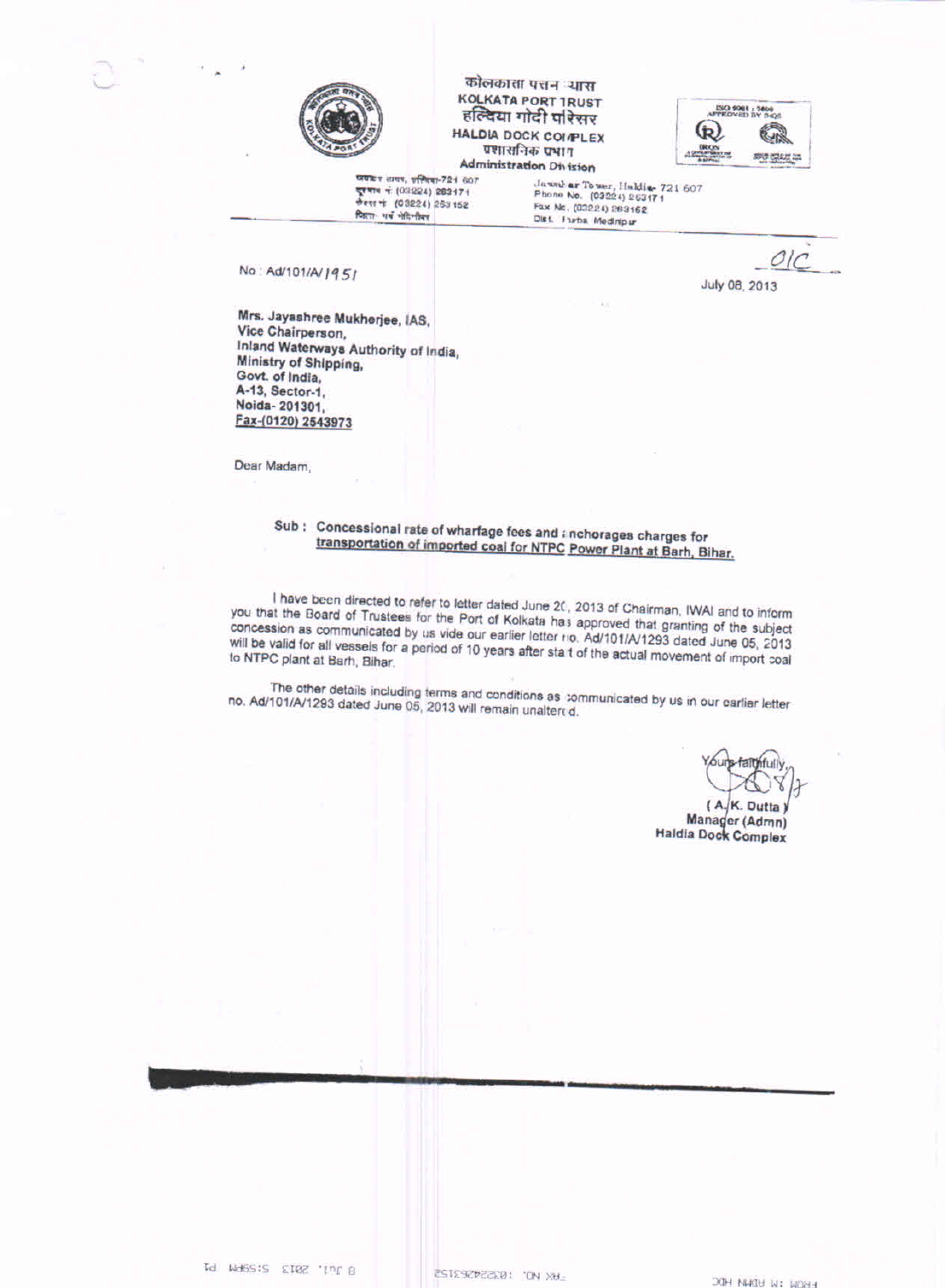

## कोलकाता पत्तन न्यास **KOLKATA PORT TRUST** हत्टिया गोटी परिसर HALDIA DOCK COMPLEX प्रशासनिक प्रभाग **Administration Division**



जयक्र श टायष, धन्यिका-721 607 द्गमाय नं. (03224) 263171 गैक्स भं (03224) 263162 प्रिता- पर्व भेषि-तिवर

No: Ad/101/A/1293

Jawahar Tower, Haldia-721 607<br>Phone No. (03:24) 283171 Fax No (03224) 283152 Dist. Purba Me Smipur

June 5, 2013

Mrs. Jayashree Mukherjee, IAS. Vice Chairperson. Inland Waterways Authority of India. Ministry of Shipping, Govt. of India, A-13, Sector-1. Noida-201301 Fax: (0120) 2543973.

Dear Madam.

#### Sub: Concessional rate of wharfage fees and anchorages charges for transportation of imported coal for NTPC Power Plant at Barh, Bihar,

This has reference to letter no. IWAI/CARGO/217(A)/2C11 dated 11.07 2012 on the above subject.

The matter has been considered by the Board of Trustees for the Port of Kolkata in its meeting held on 27.05.2013. The Board of Trustees for the purpose of promoting Transloading facilities within KoPT limit of fully laden Panamax vessels carrying Non-Coking Coal and subsequent loading of the said cargo into barges at the Transloading points for transfer of cargo to the power plant at Barh of NTPC as also to promote cargo movement by Inland Waterways approved the following:-

Wharfage (on per ton or part thereof)i)

@ 60% of that applicable for 'Foreign Cargo' at KoPT berth other than through mechanized system plus Service Tax

Anchorage charge on mother vessel /ii) Transloader/ daughter vessels/ barges

The above concession will be allowed for handling upto 3 IAMT of coal per annum to be moved iii) to 'Barh' by Barges, after unloading from fully laden Panamax vessels at proposed transloading facility and the concession shall remain valid for seven years from the date of communication of this letter.

Nil

- The port dues. Pilotage and towage charges whereve applicable will be levied as per  $iv)$ prevailing rates.
- The other commercial terms, including payment terms, will be mutually agreed before  $V)$ commencement of the operation of the facility.

Yours faithfull  $(A. K. Outta)$ Manager (Admn)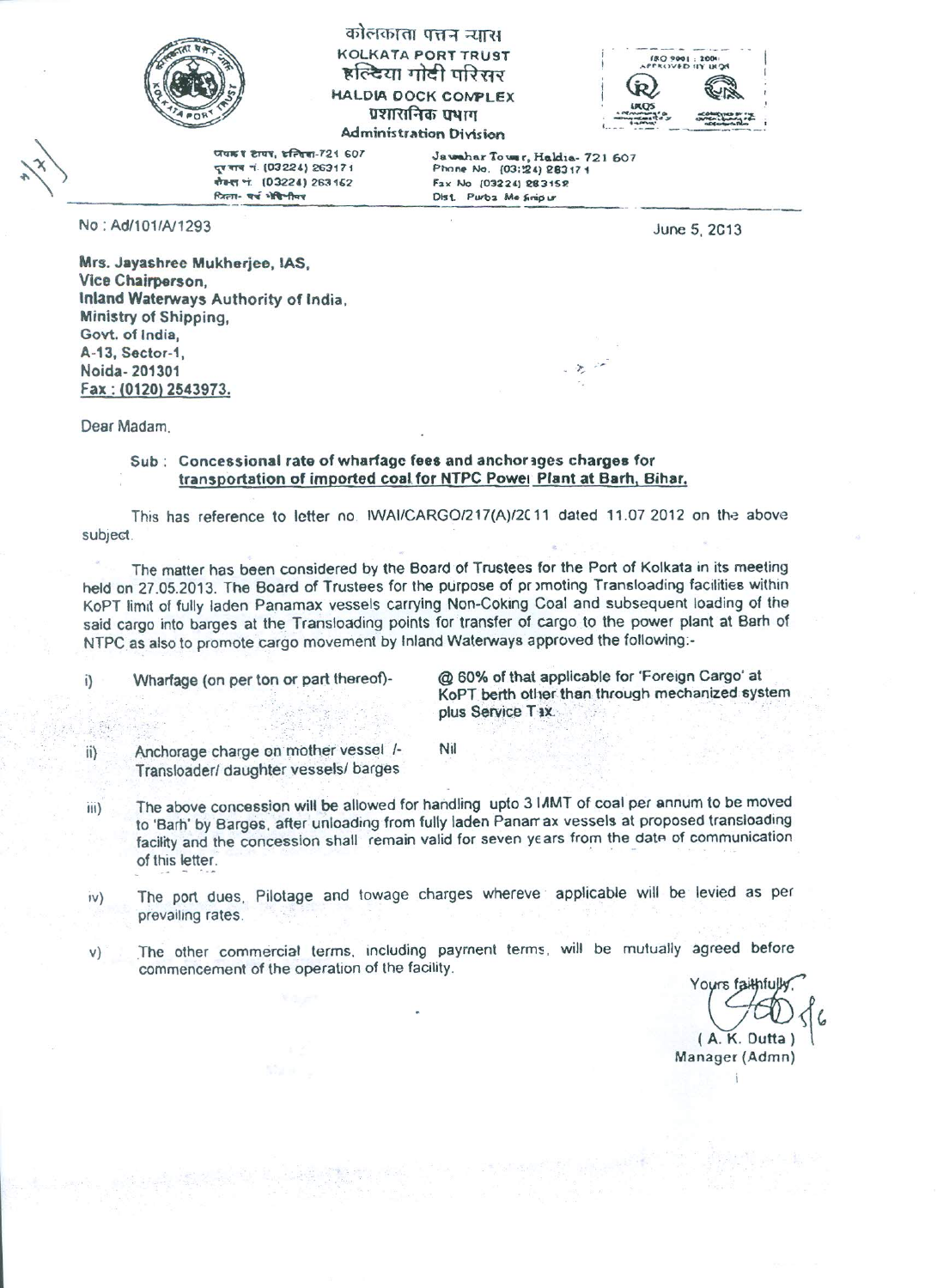

#### **Schedule B**

#### **Farakka Lock Gate Charges**



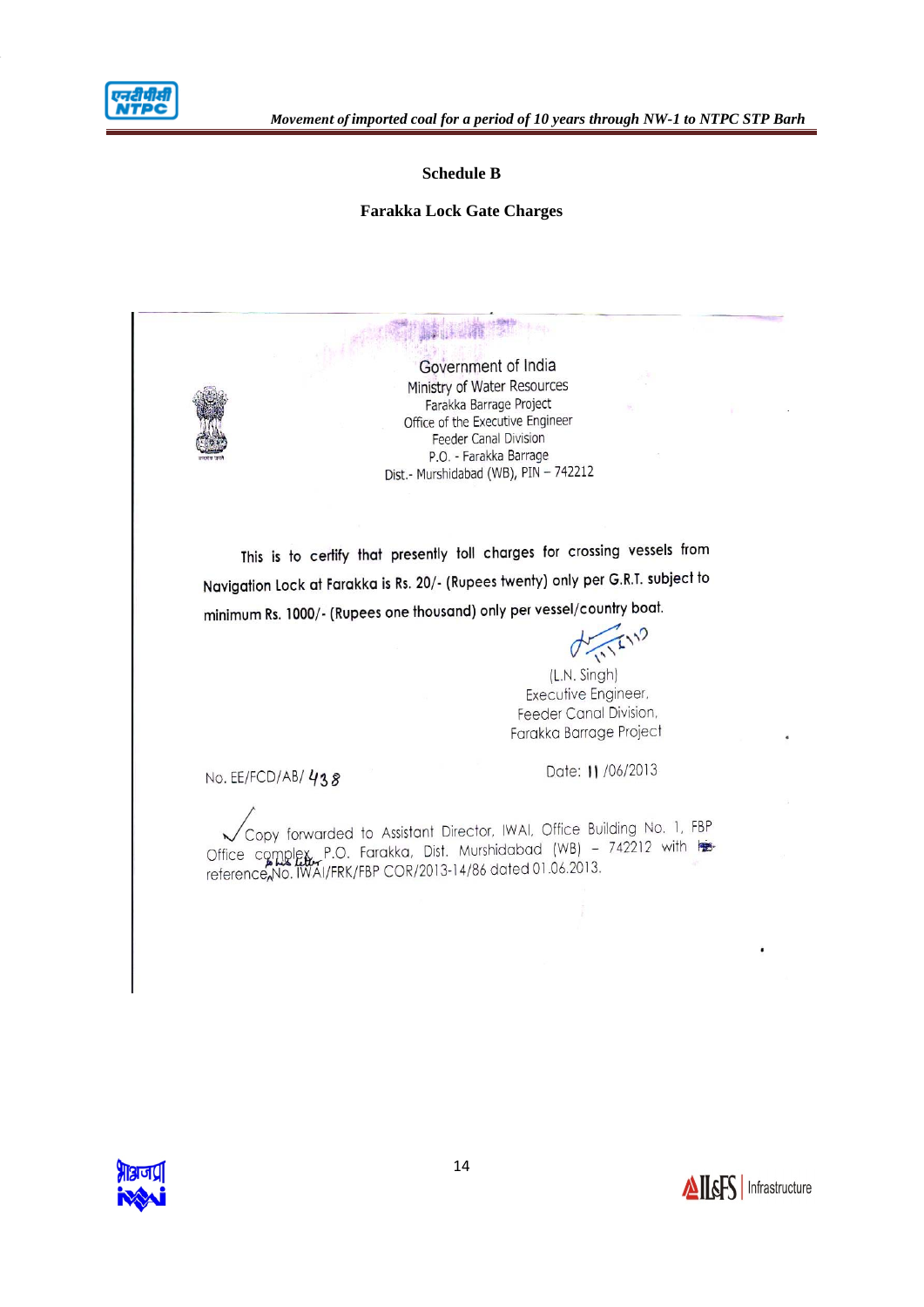

## **Schedule E- Navigational Tools**

#### **I. Night Navigation facilities**

Night Navigation through lighted FRP buoys, shore beacon and LED lights atop manned country boats and markings have been provided on the entire route from Tribeni to Barh to enable 24 hours operation.

Further, IWAI has installed DGPS at Swarupganj, Bhagalpur and Patna covering the entire Kolkata – Barh stretch.

In addition to above, IWAI is planning to provide DGPS at Varanasi to cover entire NW1.

## **II. River Information System**

River Information System (RIS) is under consideration for implementation between Haldia and Farakka on National Waterway No. 1. This facility between Farakka – Barh is proposed later in a phased manner. It may be noted that the same shall not be considered as a condition precedent of IWAI.

## **III. Navigation Lock System**

The navigation lock system at Farakka is mainly for movement of vessels between the river Ganges and the canal connecting river Bhagirathi. Main dimension of the lock is provided hereunder:

- (1) Internal length 179.8 m,
- (2) Clear width between the two banks 25.14 m with a internal depth varying from 18.09 m at  $u/s$  to 10.89 m at  $d/s$ .

The navigation lock system at Farakka belongs to Farakka barrage project (Ministry of Water Resources) which is operated and maintained by them. Various vessels of IWAI as well operators such as ODC carriers, tourism vessels regularly pass through this lock all round the year. IWAI has an office at Farakka which can be contacted for co-ordination with Farakka Barrage Project.

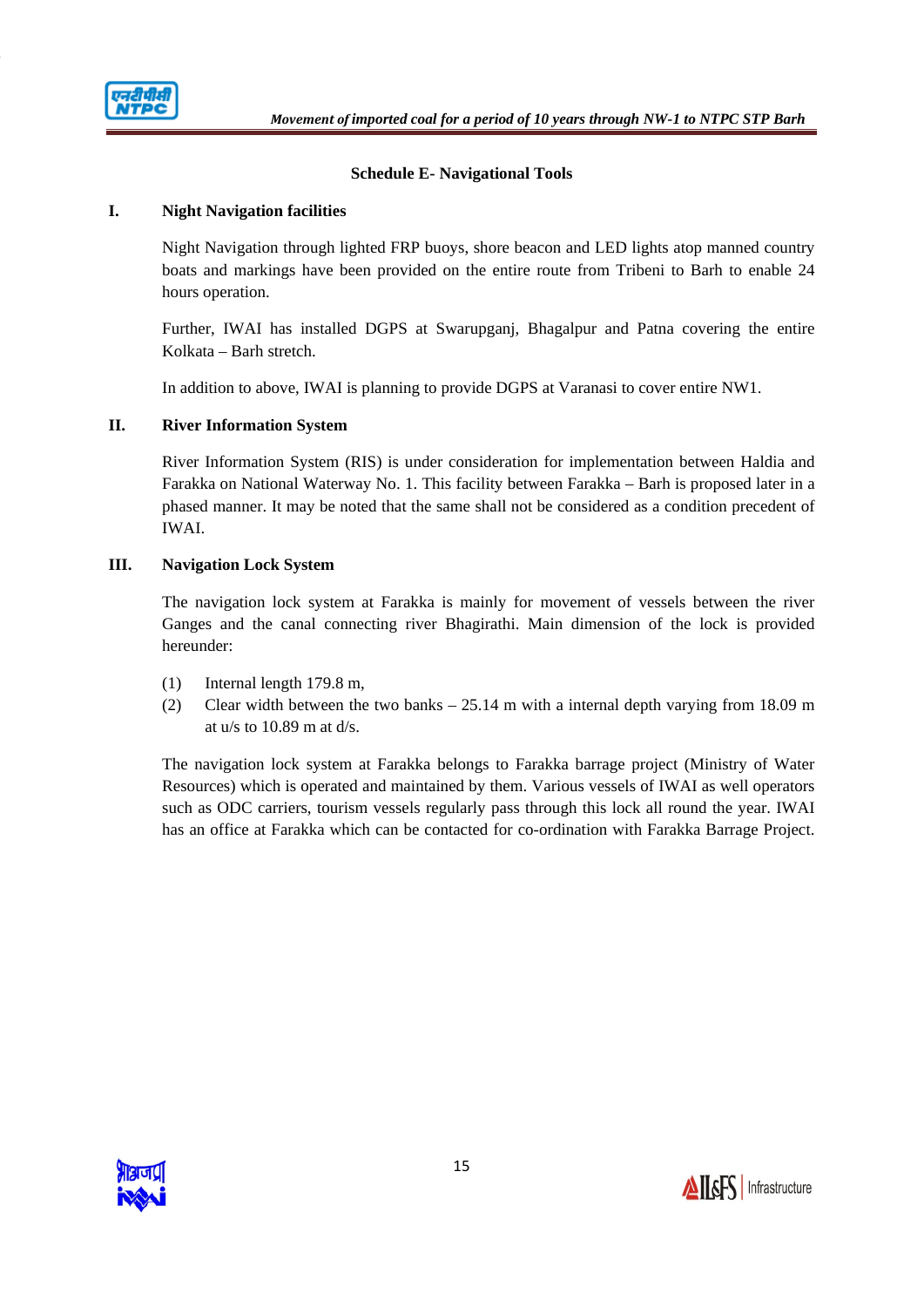

# **ANNEXURE-I**

**Coal Conveying Plant - Coal Flow Diagram**